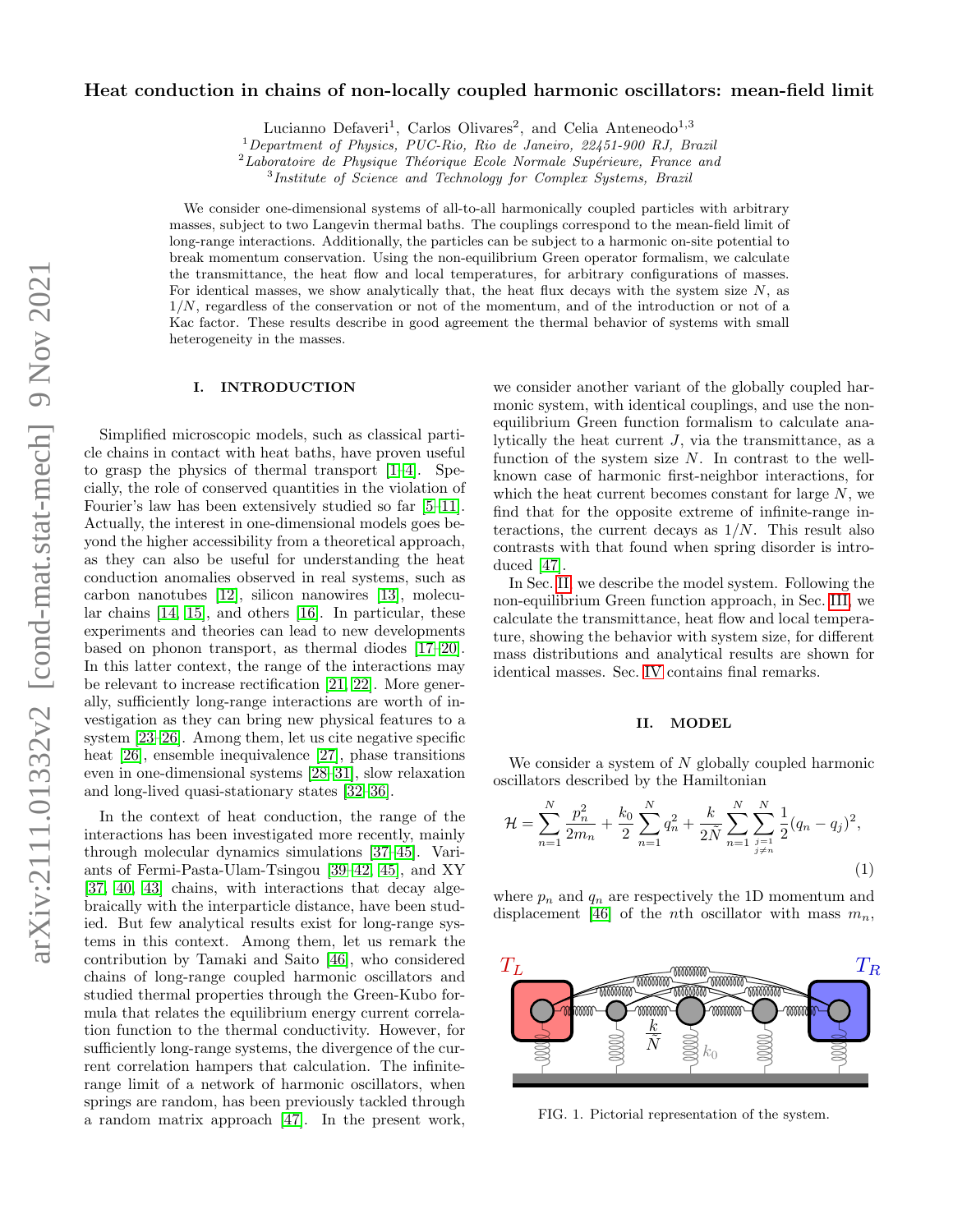while  $k_0$  and k are the stiffness constants of the pinning and the internal interactions respectively and  $N$  is a factor that, when setting  $\tilde{N} = N - 1$ , it represents the Kac factor [\[48\]](#page-5-28) warranting extensivity in the thermodynamic limit (TL), but  $\tilde{N} = 1$  will also be considered, for comparison with previous literature. This system is very similar to that studied by Schmidt et al. [\[47\]](#page-5-27), but in that case spring constants are random and a Kac factor is not used. The impact of these differences will be commented throughout this paper.

Notice that the last term of the Hamiltonian can be seen as the infinite-range limit of a chain of harmonic oscillators that interact with a strength that decays with distance between particles. In this limit, however, the spatial order of the chain is lost. A schematic representation of the system is given in Fig[.1.](#page-0-1)

Langevin thermostats are put in contact with two of the oscillators. Let's choose the 1st and Nth ones. The resulting equations of motion are

<span id="page-1-1"></span>
$$
m_1 \ddot{q}_1 = F_1 - \gamma \dot{q}_1 + \eta_L, \tag{2}
$$

$$
m_n \ddot{q}_n = F_n, \qquad n \neq 1, N,\tag{3}
$$

$$
m_N \ddot{q}_N = F_N - \gamma \dot{q}_N + \eta_R, \tag{4}
$$

where  $\gamma$  is the friction coefficient,  $\eta_{L/R}$  independent fluctuating zero-mean Gaussian forces, such that  $\langle \eta_{L/R}(t) \eta_{L/R}(t') \rangle = 2 \gamma T_{L/R} \, \delta(t - t'), \, \langle \eta_L(t) \eta_R(t') \rangle = 0$ and the force over particle  $n$  is

$$
F_n = -k_0 q_n + \frac{k}{\tilde{N}} \sum_{\substack{j=1 \ j \neq n}} (q_j - q_n). \tag{5}
$$

Fourier transforming the equations of motion [\(2\)](#page-1-1)-[\(4\)](#page-1-1), through the definition  $\hat{x}(\omega) = \int_{-\infty}^{\infty} x(t)e^{-i\omega t}dt$ , in matrix form, they become

$$
\hat{Z}(\omega)\hat{q}(\omega) = \hat{\eta}(\omega),\tag{6}
$$

where  $\hat{q}(\omega) = (\hat{q}_1(\omega), \dots, \hat{q}_N(\omega))^T$  is the Fouriertransformed column vector of displacements,  $\hat{\eta}(\omega)$  =  $(\eta_L(\omega), 0, \ldots, 0, \eta_R(\omega))^T$  the noise column vector, and  $N \times N$  matrix  $\mathcal{Z}(\omega)$  has the symmetric form

<span id="page-1-2"></span>
$$
\hat{Z}(\omega) = \begin{pmatrix}\na_1 + c & b & \cdots & b & b \\
b & a_2 & b & \cdots & b \\
\vdots & & \ddots & & \vdots \\
b & \cdots & b & a_{N-1} & b \\
b & b & \cdots & b & a_N + c\n\end{pmatrix},
$$
(7)

where

<span id="page-1-4"></span>
$$
a_n = \frac{N-1}{\tilde{N}} k + k_0 - m_n \omega^2,
$$
 (8)

$$
b = -\frac{k}{\tilde{N}},\tag{9}
$$

$$
c = i\omega\gamma. \tag{10}
$$

The inverse matrix  $\hat{G} = \hat{Z}^{-1}$  is the Green operator that provides the solution of the system of equations [\(2\)](#page-1-1)-[\(4\)](#page-1-1).

# <span id="page-1-0"></span>III. RESULTS

The elements of the matrix  $\hat{G} = \hat{Z}^{-1}$  can be obtained as

$$
\hat{G}_{ij} = \hat{Z}_{ij}^{-1} = \frac{(-1)^{i+j} \hat{M}_{ij}}{\det(\hat{Z})},
$$
\n(11)

where  $\det(\hat{Z})$  is the determinant of the matrix  $\hat{Z}$ , and  $\hat{M}_{ij}$  is the  $(i, j)$  minor (i.e., the determinant of the submatrix that results from the elimination of the ith row and *j*th column of  $\ddot{Z}$ ). Derivations are essentially done through Laplace expansion of a determinant by minors.

For the modulus of the  $(i, j)$  minor, we straightforwardly obtain

<span id="page-1-6"></span>
$$
|\hat{M}_{ij}| = \left| \frac{b}{A_i A_j} \prod_{n=1}^{N} A_n \right|, \qquad (12)
$$

for  $i \neq j$ , where we have defined

<span id="page-1-5"></span>
$$
A_i = a_i - b + c(\delta_{i1} + \delta_{iN}).
$$

For  $i = j$ , the minor corresponds to the determinant of the matrix  $\ddot{Z}$  of reduced order.

The modulus of the determinant of the  $N \times N$  matrix  $\hat{Z}$  is

$$
|\det(\hat{Z})| = \left| \left( 1 + \sum_{j=1}^{N} \frac{b}{A_j} \right) \prod_{n=1}^{N} A_n \right|.
$$
 (13)

Then, for  $i \neq j$ ,

<span id="page-1-3"></span>
$$
|\hat{G}_{ij}| = \left| \frac{A_i A_j}{b} \left( 1 + \sum_{n=1}^{N} \frac{b}{A_n} \right) \right|^{-1}.
$$
 (14)

In the next subsections, we will use the Green operator  $\hat{G}$  to find the heat flux and local temperature. Their mathematical expressions in terms of the elements of  $\ddot{G}$ are formally the same previously derived in the literature for first-neighbor interactions (see for instance [\[49,](#page-5-29) [50\]](#page-5-30)), which are actually valid for any interaction network. In our case, it is given by Eq. [\(7\)](#page-1-2), where all off-diagonal elements are non-null, due to the all-to-all interactions, in contrast to the tri-diagonal first-neighbor case.

#### A. Transmittance and heat flux

In a long-range system, with all-to-all interactions, the bulk particle can receive heat through many channels, but we can calculate, without ambiguity, the fluxes that enter and leave the system [\[40\]](#page-5-24), respectively from the left bath to the first particle or from the rightmost particle to the right bath, that must coincide under stationary conditions, i.e.,

$$
J = \langle (\eta_L - \gamma \dot{q}_1) \dot{q}_1 \rangle = - \langle (\eta_R - \gamma \dot{q}_N) \dot{q}_N \rangle, \qquad (15)
$$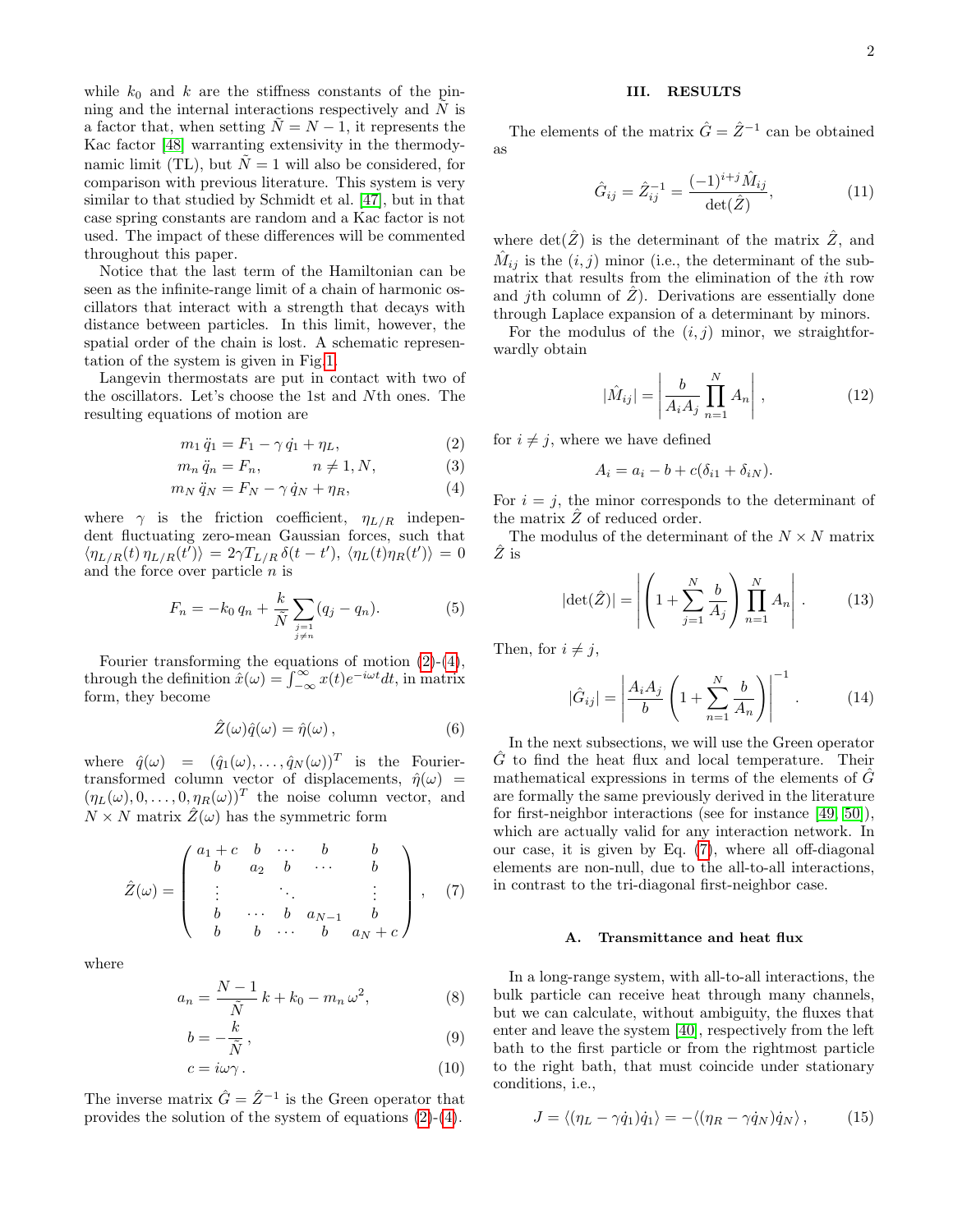which has the form

<span id="page-2-5"></span>
$$
J = \frac{T_L - T_R}{4\pi} \int_{-\infty}^{\infty} \mathcal{T}(\omega) d\omega, \qquad (16)
$$

where  $\mathcal{T}(\omega)$  is the transmission coefficient

<span id="page-2-8"></span>
$$
\mathcal{T}(\omega) = 4\gamma^2 \omega^2 |\hat{G}_{1N}(\omega)|^2, \qquad (17)
$$

which depends on the bath properties (given only by  $\gamma$ in the case of our choice of baths) and on the system, via the element  $\hat{G}_{1N}$ , which can be obtained from Eq. [\(14\)](#page-1-3).

Let us consider the particular case of identical masses,  $m_n = m$ , for all n. As we will see, this case yields normal modes uncoupled to the baths, however, the analytical results still apply in the limit of small heterogeneity in the masses, enough to recover the coupling with the baths. From Eq. [\(14\)](#page-1-3), we obtain

$$
|\hat{G}_{1N}| = \frac{|b(a-b)|}{|a-b+c| \left( (a-b+Nb) (a-b+c) - 2cb \right|}.
$$
\n(18)

Using the definitions of  $a, b, c$  given by Eqs.  $(8), (9)$  $(8), (9)$  $(8), (9)$ and [\(10\)](#page-1-4), we have

<span id="page-2-0"></span>
$$
\mathcal{T}(\omega) = 4\gamma^2 w^2 |\hat{G}_{1N}|^2 = 4\gamma^2 w^2 \hat{G}_{1N}(\omega) \hat{G}_{1N}(-\omega)
$$

$$
= \frac{4\gamma^2 \omega^2 k^2 (\frac{Nk}{\tilde{N}} + k_0 - m\omega^2)^2}{f(\omega) \Delta(\omega) \tilde{N}^2}, \qquad (19)
$$

where

<span id="page-2-1"></span>
$$
f(\omega) = \left(\frac{Nk}{\tilde{N}} + k_0 - m\omega^2\right)^2 + \gamma^2 \omega^2, \qquad (20)
$$

$$
\Delta(\omega) = \gamma^2 \omega^2 \left(\frac{2k}{\tilde{N}} + k_0 - m\omega^2\right)^2 + \left(k_0 - m\omega^2\right)^2 \left(\frac{Nk}{\tilde{N}} + k_0 - m\omega^2\right)^2.
$$
 (21)

Let us remark that Eqs.  $(19)-(21)$  $(19)-(21)$  $(19)-(21)$  are valid for any  $N$ . We will analyze separately the momentum conserving  $(k_0 = 0)$  and non-conserving  $(k_0 > 0)$  cases. In the first case, mathematical expressions are common to both values of  $N$ , in the second, some expressions will be split for each value of  $N$ .

(i) When  $k_0 = 0$ , Eq. [\(19\)](#page-2-0) reduces to

<span id="page-2-2"></span>
$$
\mathcal{T}(\omega) = \frac{4\gamma^2 k^2 \left(\frac{Nk}{\tilde{N}} - m\omega^2\right)^2 \frac{1}{\tilde{N}^2}}{f(\omega)[m^2 \omega^2 f(\omega) - 4\gamma^2 k \left(\frac{m\omega^2}{\tilde{N}} - \frac{k}{\tilde{N}^2}\right)]},\qquad(22)
$$

where now  $f(\omega) = (\frac{Nk}{\tilde{N}} - m\omega^2)^2 + \gamma^2 \omega^2$ .  $\mathcal{T}(\omega)$  has an absolute maximum at  $\omega = 0$ . For  $N^2/\tilde{N} \gg 4\gamma^2/(mk)$ , only the maximum at  $\omega = 0$  dominates (additional maxima with  $\mathcal{T}$  < 1 can emerge for small N). Therefore, for large enough N, and  $\omega^2 \ll Nk/(\tilde{N}m)$ , Eq. [\(22\)](#page-2-2) approaches

<span id="page-2-3"></span>
$$
\mathcal{T}(\omega) \simeq \frac{1}{1 + N^2 \left(\frac{m}{2\gamma}\right)^2 \omega^2},\tag{23}
$$

which is a Lorentzian with width that scales as  $1/N$ . This Lorentzian peak is associated to the complex conjugate pair of poles that get closer to the real axis when the dissipation parameter  $\gamma/m$  decreases. Eq. [\(23\)](#page-2-3) holds both with or without Kac factor, and it is compared to exact results in Fig. [2.](#page-2-4)

Moreover, for large  $\omega^2 \gg Nk/(\tilde{N}m)$ , the transmittance decays as  $\mathcal{T} \sim 1/(w^6 \tilde{N}^2)$ . This is depicted in the insets of Fig. [2](#page-2-4) for the respective values of  $\tilde{N}$ . Hence, the integral in Eq. [\(16\)](#page-2-5) is dominated by the Lorentzian peak described by Eq. [\(23\)](#page-2-3), leading to

<span id="page-2-6"></span>
$$
J/\Delta T \simeq \frac{\gamma/(2m)}{N}.\tag{24}
$$

Furthermore, let us comment that, when the Kac factor is introduced, the behavior  $\mathcal{T}(\omega) \sim 1/N^2$  is evident for any  $\omega$  except in the global maxima where  $\mathcal{T} = 1$  and in the zeros where  $\mathcal{T} = 0$ . If the Kac factor is eliminated, the same law does not hold for any frequency but still holds in the dominant region.

(ii) In the case  $k_0 > 0$  (non-conserving), Eq. [\(22\)](#page-2-2) takes the maximal value 1 at frequencies  $\pm \omega_c$ , given by

<span id="page-2-7"></span>
$$
\omega_c = \begin{cases} \omega_0 + \frac{\omega_0}{N} \frac{k\gamma^2/m}{k^2 + \omega_0^2 \gamma^2} + O(N^{-2}), & \text{if } \tilde{N} = N - 1, \\ \omega_0 + O(N^{-2}), & \text{if } \tilde{N} = 1, \end{cases}
$$
 (25)

with  $\omega_0 = \sqrt{k_0/m}$ . These resonance frequencies can be obtained by solving  $\mathcal{T}(\omega_c) = 1$ , up to the first order



<span id="page-2-4"></span>FIG. 2. Transmittance  $\mathcal{T}(\omega)$  in the momentum conserving case (only the positive abscissa is displayed, having in mind that  $\mathcal T$  is an even function), for different values of N indicated in the legend, using Eq. [\(22\)](#page-2-2). In all cases we used  $m = k =$  $\gamma = 1$  and  $k_0 = 0$ . In panels (a)-(b),  $N = N - 1$  and in panels (c)-(d)  $\tilde{N} = 1$ . In (a)-(c), the insets highlight the scaling of the transmittance for large  $\omega$ . In (b) and (d), we focus on the main peak, and the black lines correspond to the Lorentzian approximation given by Eq. [\(23\)](#page-2-3), using the respective values of  $\tilde{N}$ .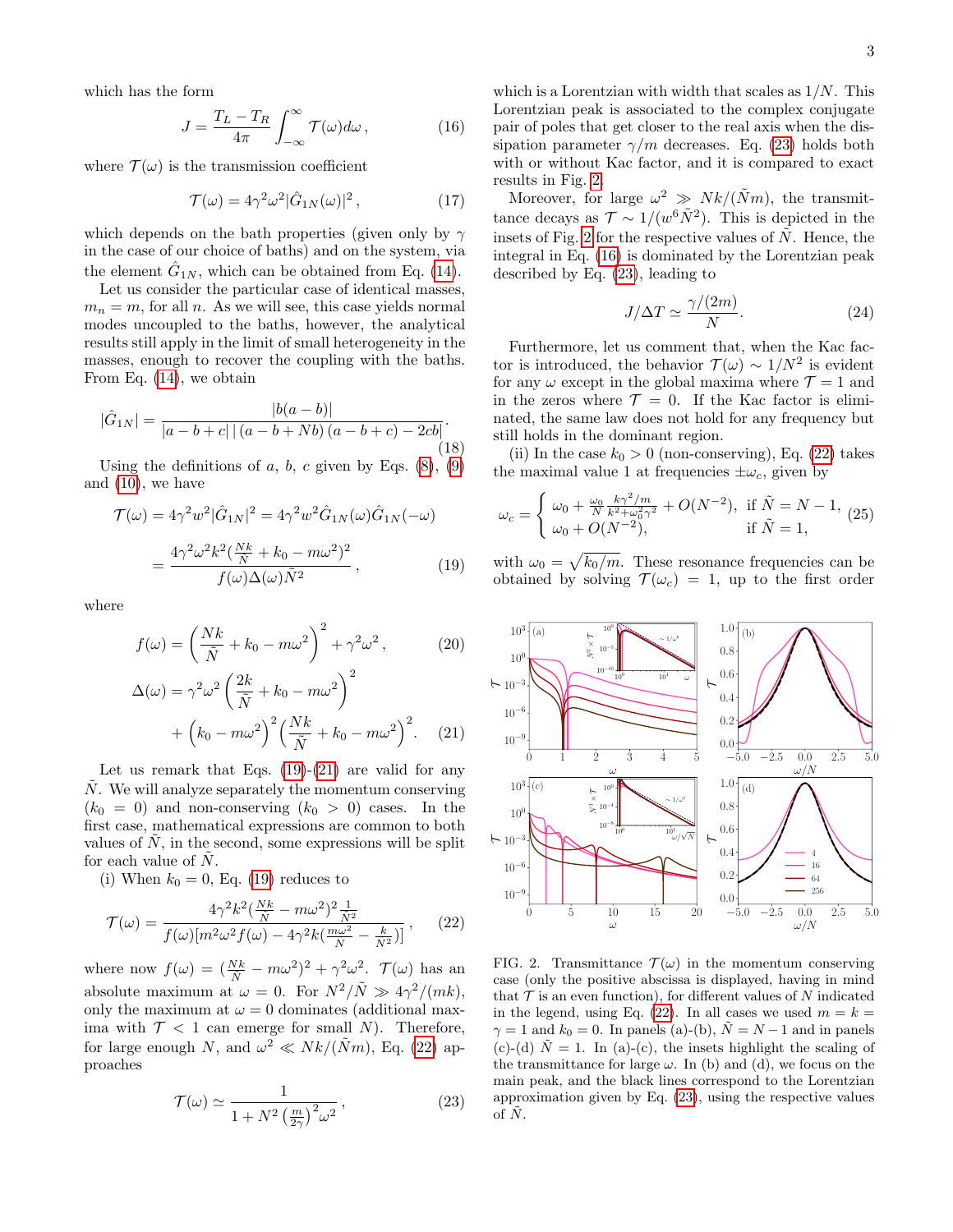of  $1/N$ . Other peaks are avoided for large enough N, namely verifying

$$
N \gg \frac{4k\gamma^2}{m} \frac{k^2 - \omega_0^2 \gamma^2}{(k^2 + \omega_0^2 \gamma^2)^2}, \text{ if } \tilde{N} = N - 1,
$$
  
\n
$$
N^2 \gg \frac{4\gamma^2}{mk} - \frac{2\omega_0^2 \gamma^2}{k^2}, \text{ if } \tilde{N} = 1,
$$
\n(26)

In such case, the transmittance tends to the superposition of two Lorentzian peaks that narrow with increasing  $N$  (see Fig. [2\)](#page-2-4), as

<span id="page-3-2"></span>
$$
\mathcal{T}(\omega) \simeq \sum_{\Omega = \pm \omega_c} \frac{1}{1 + N^2 \mathcal{A}^2 (\omega - \Omega)^2},\tag{27}
$$

where

<span id="page-3-3"></span>
$$
\mathcal{A} = \begin{cases} \frac{m}{\gamma} \left( 1 + \frac{\omega_0^2 \gamma^2}{k^2} \right), & \text{if } \tilde{N} = N - 1\\ \frac{m}{\gamma}, & \text{if } \tilde{N} = 1. \end{cases}
$$
 (28)

The frequencies that significantly contribute to the transmission are those around  $\pm \omega_c$ , with bandwiths decreasing as  $1/N$ , which signals a localization [\[51,](#page-5-31) [52\]](#page-5-32). Hence, also in this case

<span id="page-3-4"></span>
$$
J/\Delta T \simeq \frac{1}{2\mathcal{A}N}.\tag{29}
$$

This expression recovers Eq. [\(24\)](#page-2-6) when  $k_0 = 0$ , and shows why when  $\tilde{N} = 1$  the result does not depend on  $k_0$ , as observed in Fig. [4.](#page-3-0)



<span id="page-3-1"></span>FIG. 3. Transmittance  $\mathcal{T}(\omega)$  in the momentum nonconserving case with  $k_0 = 1$ . The remaining parameters are the same used in Fig. [3.](#page-3-1) For the Lorentzian approximation, Eqs. [\(27\)](#page-3-2) and [\(28\)](#page-3-3) were used and  $\omega_c$  is given by Eq. [\(25\)](#page-2-7).

In conclusion, the flux decays as  $1/N$ . This result does not depend on the existence of pinning  $(k_0 \neq 0)$  or on the introduction of a Kac factor. Such picture still holds, when introducing certain degree of heterogeneity. These effects are all illustrated in Fig. [4,](#page-3-0) where besides the case of identical masses developed analytically, we included

numerical results, by integrating Eq.  $(17)$  for other configurations of masses, with variations of small amplitude  $\delta \ll 1$  around the average mass, namely: (i) graded masses, varying linearly between  $m-\delta$  and  $m+\delta$ , that is, following the rule  $m_n = m - \delta + 2\delta(n-1)/(N-1)$ , and (ii) random masses, uniformly distributed in  $[m - \delta, m + \delta]$ . It is remarkable that, for small deviations from the average mass, the analytical expressions for the heat current, obtained for identical masses, still hold.



<span id="page-3-0"></span>FIG. 4. Heat flux vs. system size. The symbols correspond to the numerical integration of Eq. [\(17\)](#page-2-8), while the solid lines correspond to the theoretical approximations valid for large N: Eqs. [\(24\)](#page-2-6), for  $k_0 = 0$  and or  $\tilde{N} = 1$ , and Eq. [\(29\)](#page-3-4), otherwise. In all cases  $\gamma = 1, k = 0.1$ , with  $k_0 = 0$  (dark lilac) or  $k_0 = 0.02$  (light orange). In the main plot, we used  $\tilde{N} = N - 1$ , while in the inset  $\tilde{N} = 1$ , for the same values of the parameters. Besides identical masses  $m = 1$ , we also considered slightly graded and random distributions, with amplitude  $\delta = 0.1$ .

### B. Local temperatures

The local temperature  $T_n$ , associated to the equilibrium position of particle  $n$ , is defined as twice its mean kinetic energy. According to the Green function formalism, we have

<span id="page-3-5"></span>
$$
T_n = m_n \langle (\dot{q}_n)^2 \rangle =
$$
  
 
$$
2\gamma m_n \int_{-\infty}^{\infty} \frac{d\omega}{2\pi} \omega^2 \left[ T_L |\hat{G}_{n1}(\omega)|^2 + T_R |\hat{G}_{nN}(\omega)|^2 \right]. (30)
$$

The determinant and minors required to obtain the elements  $\hat{G}_{n1}$  and  $\hat{G}_{nN}$  of the Green operator were already defined in Eqs. [\(13\)](#page-1-5) and [\(12\)](#page-1-6), respectively.

In Fig. [5,](#page-4-1) we show the local temperatures as a function of the particle index, corresponding to the cases shown in Fig. [4.](#page-3-0) The local temperature of the bulk is always nearly constant but for the case of identical masses, the bulk does not thermalize. The bulk will always be comprised of  $N-2$  particles, and the  $N-3$  coordinates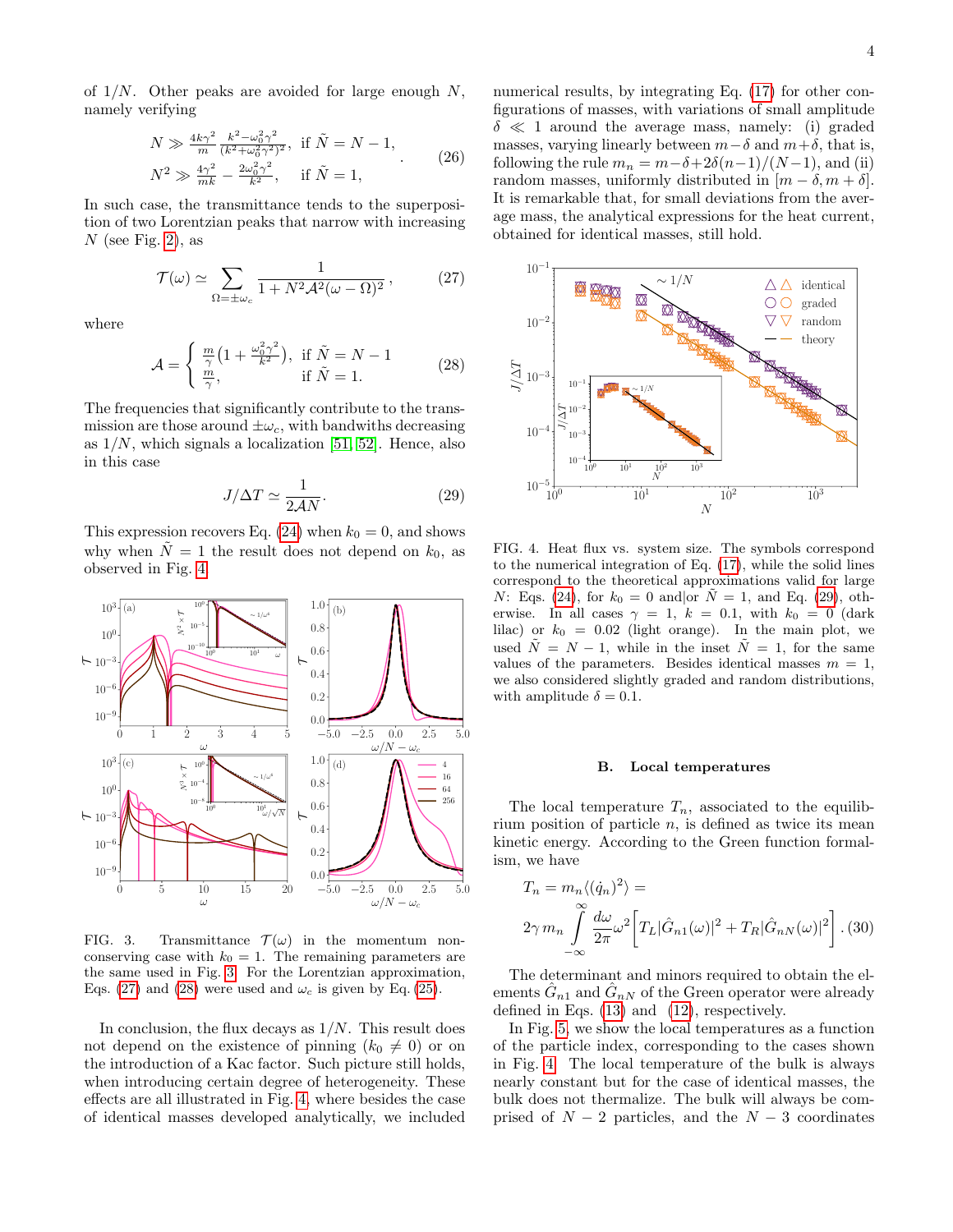of relative motion of these bulk particles will be normal modes of the system [\[47\]](#page-5-27). These modes are not coupled with the heat baths, a consequence of the symmetry of the bulk particles in the system. If the symmetry is suitably broken, even in a minimal way, all modes become coupled.

For instance, for the cases with graded or random masses shown in Fig. [5,](#page-4-1) the thermal coupling is reestablished. Alternating masses (not shown), however, will not be sufficient to establish a thermal connection.



<span id="page-4-1"></span>FIG. 5. Local temperature, for different configurations of masses indicated in the legend. In all cases, the average mass is  $m = 1$ . For random and graded masses, the amplitude is  $\delta = 0.1$ . We used  $k = \gamma = 1, T_L = 1.5, T_R = 0.5$ and  $N = 20$ , with  $k_0 = 0$  (light orange) or  $k_0 = 1$  (dark lilac). Symbols were obtained by performing the integration in Eq. [\(30\)](#page-3-5) numerically. Lines are a guide to the eye. The results were obtained for  $\tilde{N} = N - 1$  but are essentially the same for  $\tilde{N} = 1$ .

Let us comment that for a graded system with larger amplitude of masses, the temperature "profile" will adopt a tilted shape. However, this is artificial in the infiniterange case, where spatial order of the bulk is lost and the transport between baths does not depend on the choice of which are the two particles immersed in the baths.

### <span id="page-4-0"></span>IV. FINAL COMMENTS

We obtained exact expressions for the heat current and local temperature for systems of particles with arbitrary masses, coupled through a mean-field network of harmonic interactions.

We can conclude that in the thermodynamic limit, the mean-field flux behaves as  $J \sim 1/N$  and hence  $\kappa = JN/\Delta T$  is asymptotically constant. This law is robust against the existence of pining or the introduction of a Kac factor. We verified that the same scaling also holds if with include a fixed boundary condition (not

shown). The observed scaling can be associated to the fact that the transmittance is dominated by one (conserving case) or two (non-conserving case) Lorentzian peaks with width that decays as  $1/N$ . Let us note that nonoverlapping Lorentzian peaks were also observed in disordered harmonic chains with nearest neighbor interactions, in the weak and strong coupling limits [\[51\]](#page-5-31).

For small deviations from the average mass, the analytical expressions for identical masses still hold. Differently, the  $1/N$  law can be altered by disorder in the couplings, if the Kac factor is not used, in which case the current becomes constant for large  $N$  [\[47\]](#page-5-27). This is observed when the Kac factor is not used, i.e.,  $N = 1$ . In fact, in such case, a band appears in the transmittance whose integral does not depend on  $N$ , and hence dominates over the contribution of the peak that we observe in the absence of stiffness disorder, even for small amplitude of the fluctuations. We also noticed that when the Kac factor is introduced the contribution of this band decreases as  $1/N$ , hence the heat current too.

Regarding the local temperatures, similarly to the nearest-neighbors case, the bulk temperature is nearly uniform, but the average of the baths is attained only for some scattering component even if perturbative.

For comparison, let us recall that, for nearest neighbors, mass-gradient harmonic chains [\[53,](#page-5-33) [54\]](#page-5-34), as well as identical masses, produce a constant current. However, in (stiffness) disordered chains, with nearest-neighbor interactions, it has been reported that, when disorder has a heavy-tailed distribution, the conductance scales as  $1/N$  [\[51\]](#page-5-31), consistent with Fourier's law.

Let us also remark that since the system is harmonic, it can be decomposed in  $N$  normal modes, then the energy is always extensive, but, for all-to-all interactions without Kac factor, the entropy is not extensive, and frequency grows with  $\sqrt{N}$ . If we eliminate the Kac factor by setting  $N = 1$  in Eq. [\(1\)](#page-0-2), hence in Eq. [\(9\)](#page-1-4), we remark that Eq. [\(23\)](#page-2-3) remains valid, as well as Eq. [\(27\)](#page-3-2), implying that the results for the scaling of the heat current are not altered by using or not the Kac factor in the mean-field model.

It is interesting, to note that for long-range interacting chains, with non-harmonic potentials (FPUT, XY), the same scaling of the flux between thermal sources  $J \sim 1/N$  was observed [\[40\]](#page-5-24), which may be associated to harmonic behavior in the limit of low enough temperature.

As a natural extension of this work, it would be interesting to obtain analytical results for finite range of the interactions, decaying algebraically with the interparticle distance. In this case the chain order would be recovered and the transition between the first-neighbor and meanfield limits accessed.

Acknowledgments: C. O. gratefully acknowledges enlightening discussions with A. Dhar and S. Lepri. C.A. acknowledges partial financial support from Brazilian agencies CNPq and FAPERJ. CAPES (code 001) is also acknowledged.